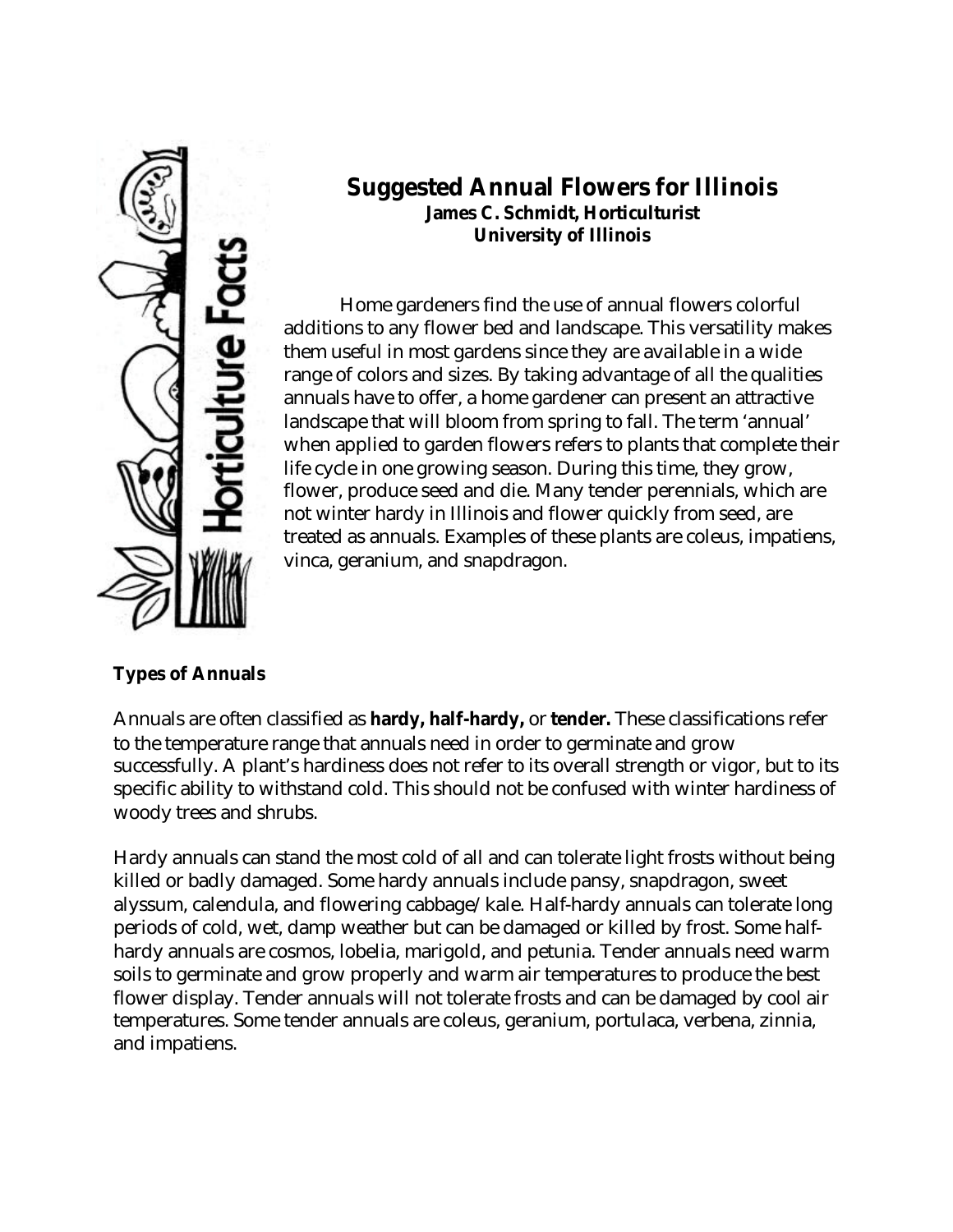The following annuals are recommended for Illinois. Under each flower, you will find information a description of the flowers, the average height of plant, its preferred exposure, tolerance to cold (hardy = tolerates frost, tender = must be planted out after danger of frost), suggested method of planting (direct seeded and/or transplant), any items of note, and recommended cultivars. The designation AAS in the cultivar description refers to All America Selections winner.

# **Suggested Annuals for Sun**

## **Ageratum (***Ageratum houstonianum***)**

Flowers: fuzzy flowers, each flower over 1/2 inch in diameter; in clusters; shades of blue, lavender blue, lilac, white, pink Height: 6 to 12 inches Exposure: sun or part shade Tender **Transplant** Notes: excellent edging plant Recommended cultivars: 'Blue Danube', 'Blue Horizon', 'Hawaii' series

## **Alyssum, Sweet (***Lobularia maritima***)**

Flowers: many small florets in a rounded head; flowers literally cover the branched, low-spreading plants; pure white is the most popular but deep lavender, pink, and mixtures are available.

Height: 4 to 10 inches Exposure: sun Hardy **Transplant** Notes: excellent as edging or trailing over wall or container; fragrant Recommended cultivars: 'Carpet of Snow', 'Easter Bonnet', 'Rosie O'Day', 'Snow Crystals'

## **Cockscomb (***Celosia argentea var. cristata***)**

Flowers: striking, enlarged, flattened, rounded or crested flower heads 2 to 10 inches wide; yellow, gold, orange, red, purple-red, pink, salmon Height: 8 inches to 3 feet Exposure: sun Tender Direct seed or transplant Notes: bright colors; can be used as everlasting Recommended cultivars: 'Jewel Box', 'Prestige Scarlet' (AAS), Bombay series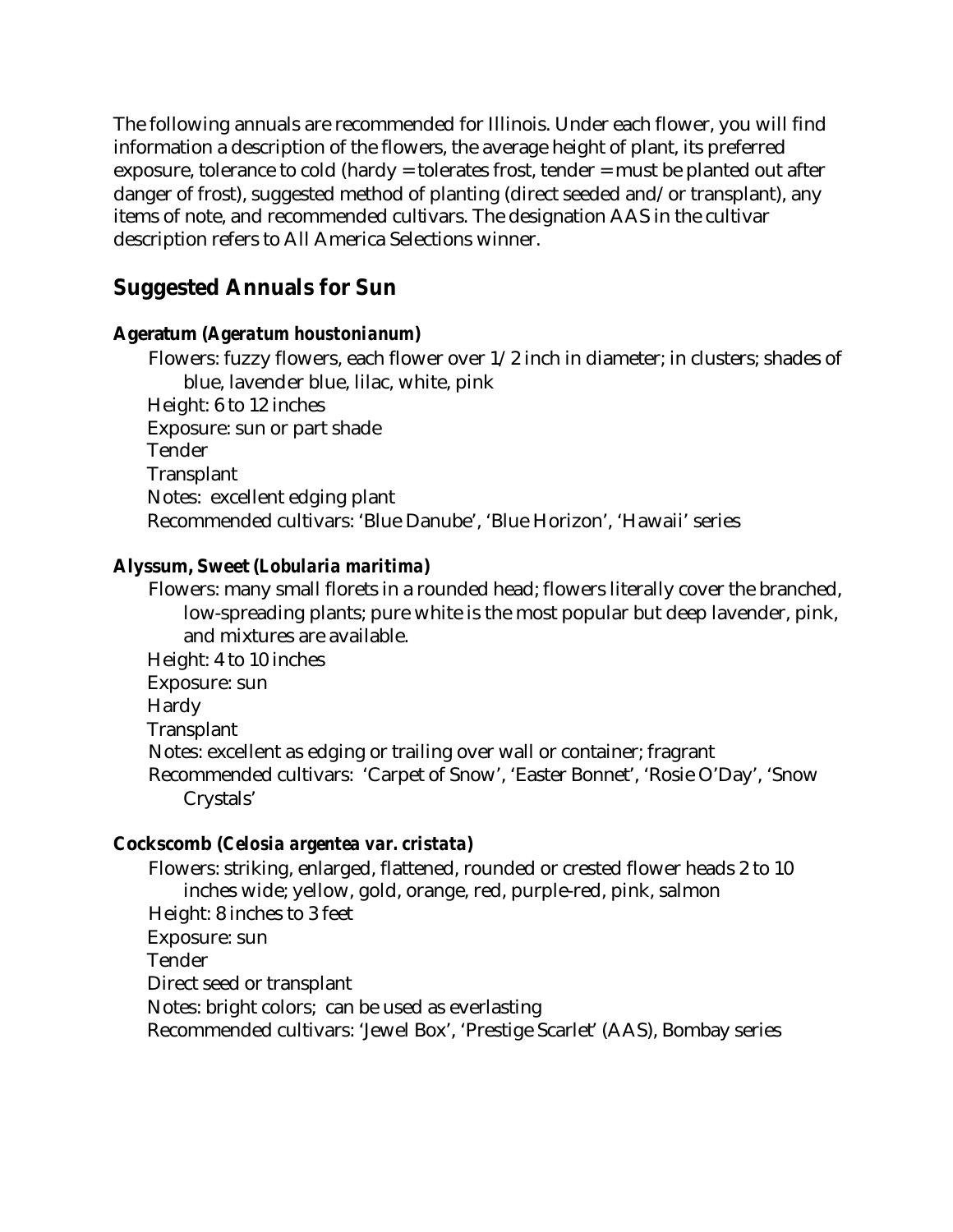### **Feather or Plume Celosia (***Celosia argentea var. plumosa***)**

Flowers: graceful, feathery plume spikes; showy; yellow, gold, orange, red, pink, salmon Height: 10 inches to 5 feet Exposure: sun Tender Direct seed or transplant Notes: bright colors all summer; good for vertical accent; heat and drought tolerant Recommended cultivars: 'Apricot Brandy' (AAS), Castle series, Century series, 'New Look' (AAS)

### **Coleus (***Solenostemon scutellarioides***)**

Flowers: usually white to lavender, borne on terminal spikes; not overly showy but can be attractive on some cultivars

Leaves: 1 to 6 inches long and in a wide variety of shapes; brilliantly colored, either all one color or variously patterned and variegated in shades of red, maroon, green, yellow, pink, or mauve.

Height: 10 inches to almost 3 feet

Exposure: sun (cultivars adapted to)

Tender

**Transplant** 

Notes: grown for foliage that is offered in dozens of color combinations; pinch plants for bushiness

Recommended cultivars: numerous

### **Cosmos (***Cosmos bipinnatus***)**

Flowers: single or semi-double, daisy-like, 3 to 4 inches in diameter; wide serrated petals around prominent yellow center; shades of pink, rose, red, plus white and several variegated patterns and bicolors; excellent for cutting. Leaves: delicate and feathery; fresh light green color Height: 2 to 5 feet Exposure: sun or part shade Tender Direct seed Notes: great for cut flowers; excellent for meadow look Recommended cultivars: 'Candy Stripe', 'Picotee', 'Sensation', 'Seashsells', Sonata series

### **Sunny Cosmos, Yellow Cosmos (***Cosmos sulphureus***)**

- Flowers: single or semi-double, up to 3 inches in diameter; serrated petals; center of flowers tufted and very prominent; shades of yellow, orange, and red;
- Leaves: pinnate and deeply cut, not as fine-textured as Cosmos and deeper green in color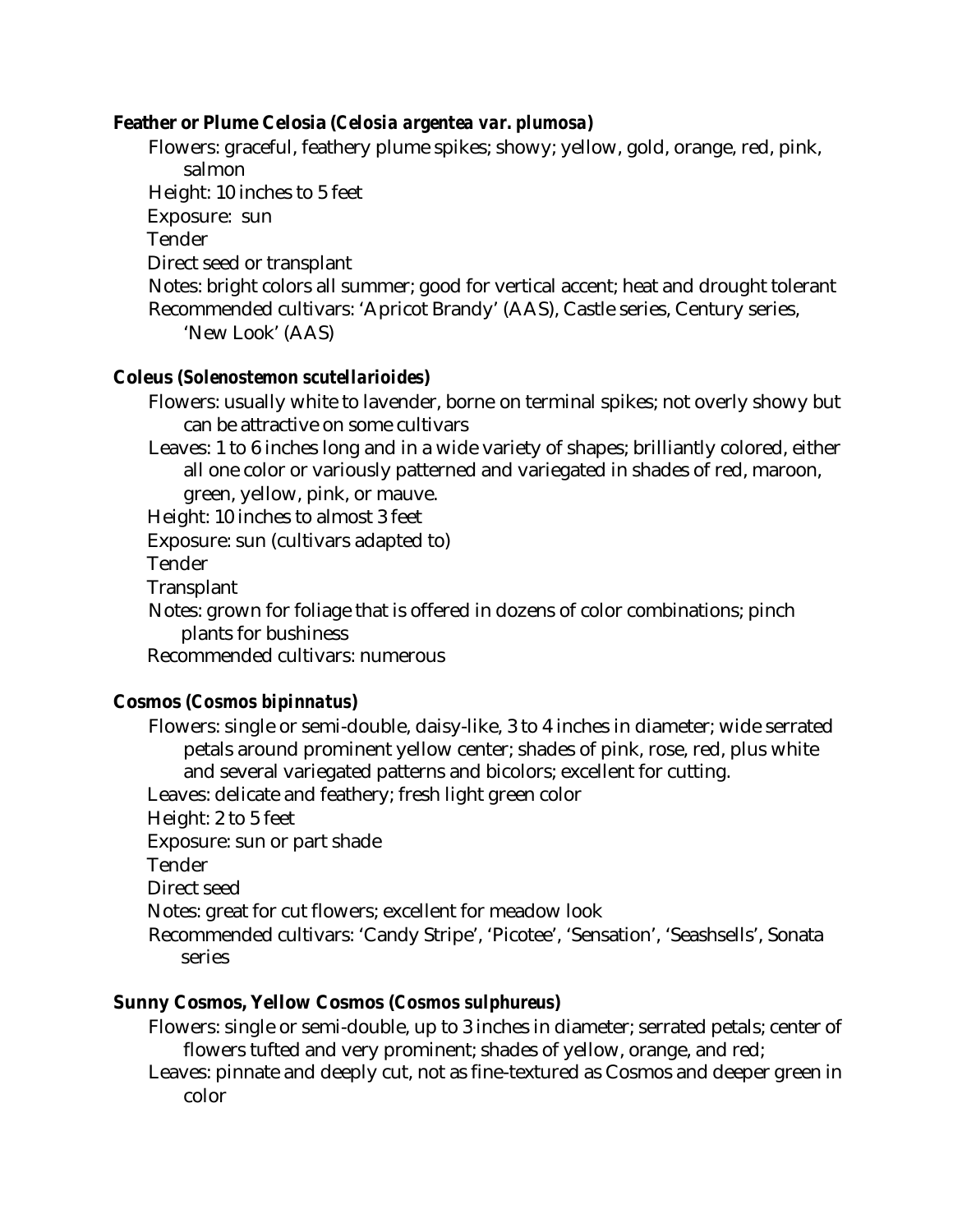Height: 2 to 3 feet Exposure: sun or part shade Tender Direct seed Notes: brighter colors than regular cosmos Recommended cultivars: 'Bright Lights', Sunny series, 'Sunset'

#### **Dusty Miller (***Senecio cineraria***)**

Foliage: stiff, silvery, wooly; varies from almost entire to deeply lobed Height: 6 to 10 inches Exposure: sun to part shade Hardy **Transplant** Notes: excellent edging or accent plant, flowers are small, bright yellow daisy-like clusters, not overly showy Recommended cultivars: 'Cirrus', 'New Look', 'Silver Dust'

### **Geranium (***Pelargonium* **x** *hortorum***)**

Flowers: produced in an umbel 4 to 5 inches in diameter; florets usually single but some semi-doubles available; white and shades of pink, rose, red, salmon, crimson, some with contrasting 'eye'.

Leaves: rounded, 3 to 5 inches across; scalloped or bluntly toothed; often with a 'zone' or 'horseshoe' mark; leaves and stems hairy with pungent odor. Height: 10 inches to 2 feet

- Exposure: sun Half hardy
- **Transplant**

Notes: some are seed-grown, others cutting-grown

Recommended cultivars: 'Black Magic Rose'(AAS) 'Ringo', 'Orange Appeal', 'Orbit', 'Pinto'

### **Globe Amaranth (***Gomphrena globosa***)**

Flowers: 3/4 to 1 inch, rounded, clover-like with papery feel; purple-red, white, pink, orange-red Height: 10 to 24 inches Exposure: sun Hardy Direct seed or transplant Notes: excellent everlasting Recommended cultivars: Gnome series, Buddy series, 'Strawberry Fields'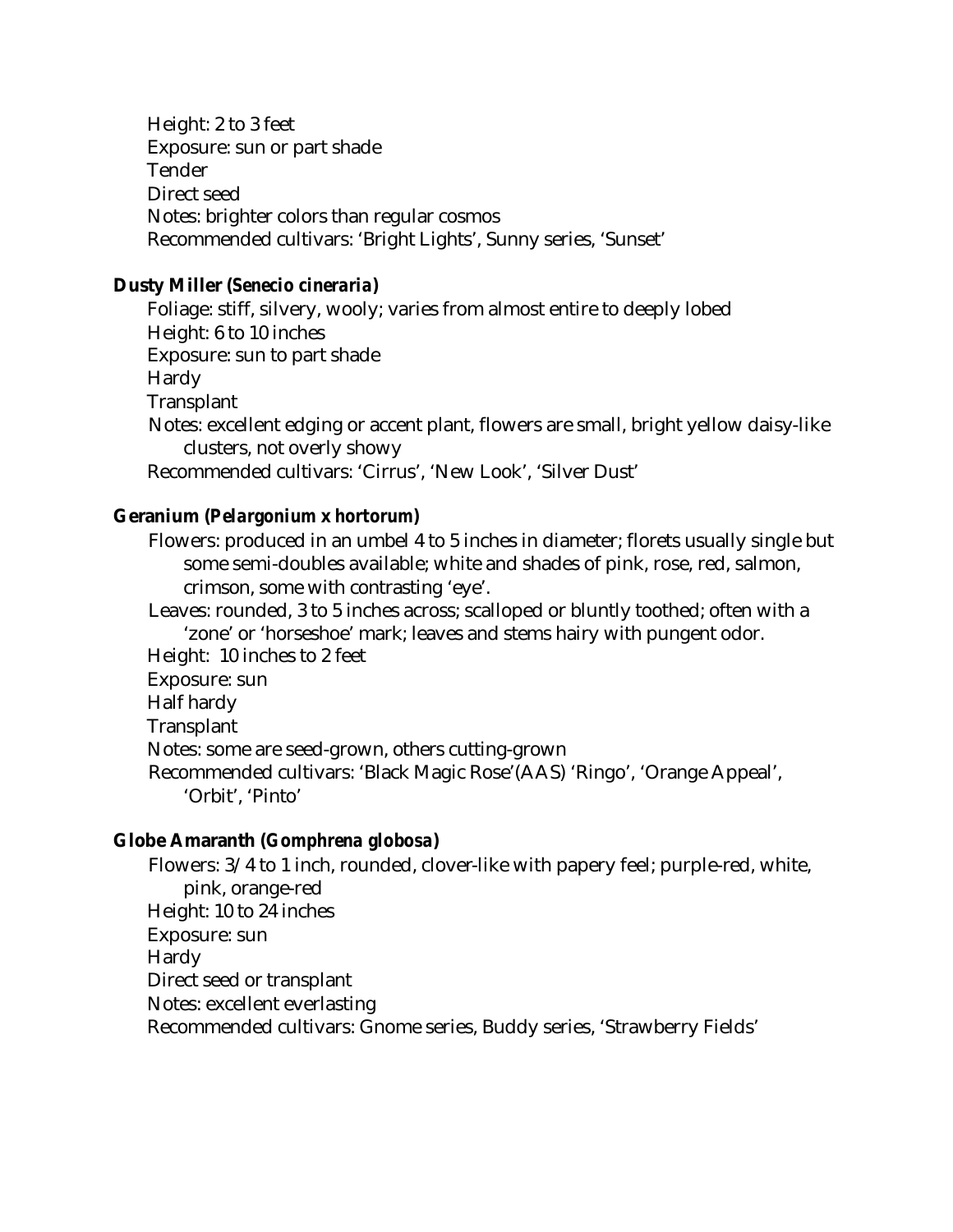#### **Heliotrope (***Heliotropium arborescens***)**

Flowers: tiny, 1/4 inch florets in clusters up to almost 8 inches in diameter; blue, purple-violet, or white; fragrance similar to vanilla; good contrast to wrinkled, hairy leaves Height: 1 to 2 feet Exposure: sun Half-hardy **Transplant** Notes: old-fashioned plant with wonderful fragrance Recommended cultivars: 'Blue Wonder', 'Fragrant Delight', 'Marine', 'Midnight'

#### **Spider Flower, Cleome (***Cleome hasslerana***)**

Flowers: large rounded heads 6 to 7 inches in diameter; each flower has long spidery stamens; white, pink, light rose, rosy lavender, cerise, and mixtures; followed by long-stalked seed capsules;

Height: 2 to 5 feet

Exposure: sun

Tender

Direct seed

Notes: good for background; reseeds easily and can become a problem Recommended cultivars: Queen series, 'Helen Campbell', 'Sparkler Blush' (AAS)

### **Marigold, Dwarf French (***Tagetes patula***)**

Flowers: mostly double flowers, 1 to 2 inches in diameter but some single types; many shades of yellow, gold, orange, mahogany-red or combinations of these colors.

Height: 6 to 18 inches

Exposure: sun

Half hardy

Direct seed or transplant

Notes: tough edging plant

Recommended cultivars: 'Bonanza Bolero', Janie series, 'Mr. Majestic', Safari series, Sophia series

### **Marigold, American (***Tagetes erecta***)**

Flowers: globe-shaped, 3 to 5 inches in diameter; shades of yellow, gold, and orange to white; flowers and leaves have pungent odor. Height 18 to 36 inches Exposure: sun Half hardy Direct seed or Transplant Notes: easy to grow and dependable; bright flower colors Recommended cultivars: Discovery series, Inca series, Lady series, Perfection series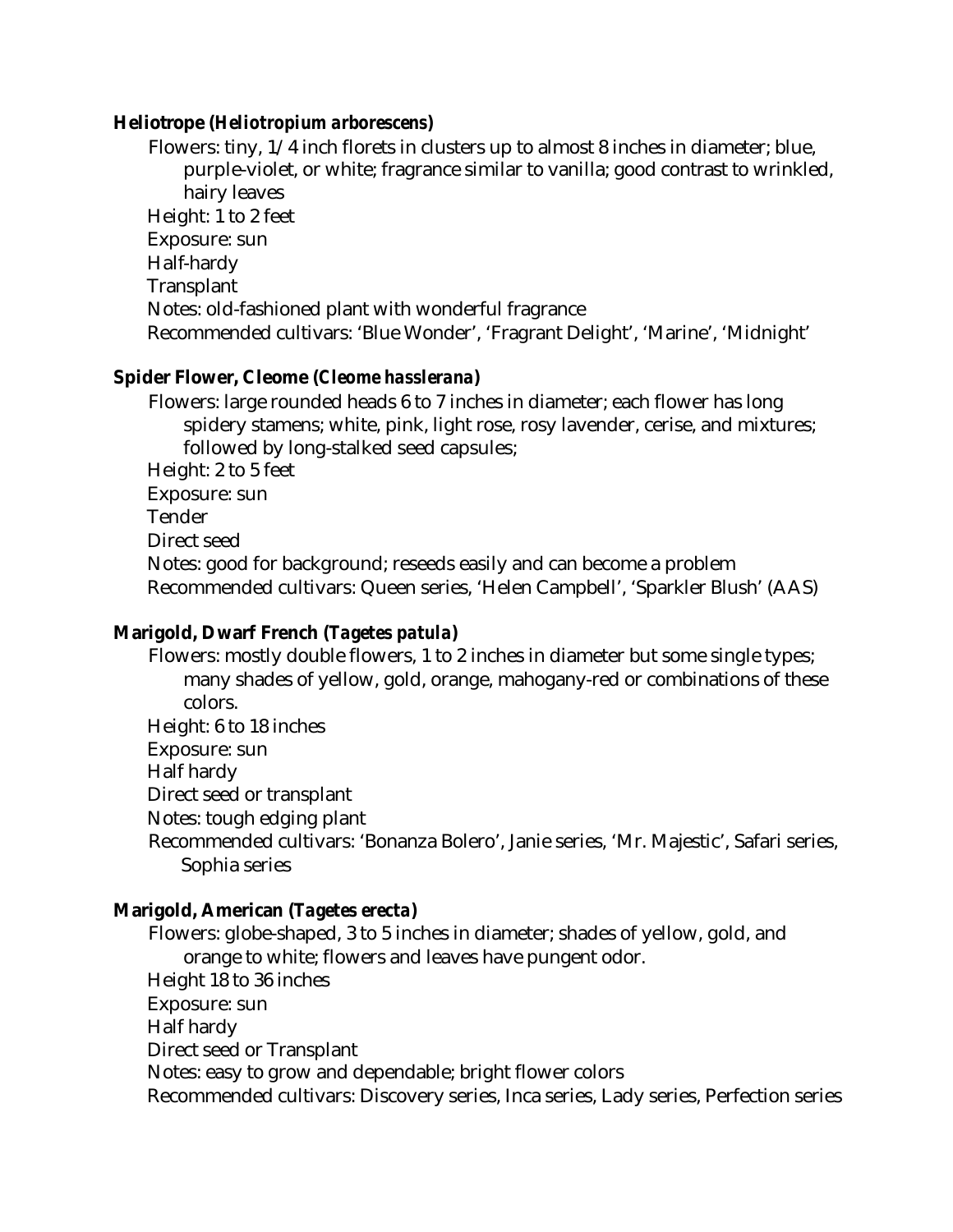## **Pansy (***Viola* **x** *wittrockiana***)**

Flowers: 2 to 3 inches across, with 5 overlapping petals that look like huge violets; purple, white, blue, dark red, orange, rose, and yellow, often combined in various striped or blotched patterns. Height: 6 to 8 inches Exposure: sun or part shade Hardy **Transplant** Notes: tend to do best with cooler temperatures Recommended cultivars: Accord series, Joker series, 'Ultima Morpho' (AAS)

## **Petunia (***Petunia* **x** *hybrida***)**

Flowers: 2 to 5 inches in diameter; tubular or trumpet-shaped with outer portion widely flaring; many colors (red, crimson, blue, purple, pink, rose, coral, salmon, cream-yellow, white and some two-color combinations); somewhat fragrant; numerous types including milliflora (1-inch flower), multiflora (2 to 3- inch flowers, quite weather tolerant), grandifloras (3 to 5-inch flowers); single or double flower forms

Height: 6 to 14 inches

Exposure: sun or part shade

Half hardy

**Transplant** 

Notes: one of the most popular annuals; versatile in that it can be used for edging, mass plantings, containers;

Recommended cultivars

**Grandiflora:** Cloud, Daddy, Dreams, Falcon, Magic series **Multiflora:** Joy, Polo, Primetime series **Milliflora:** 'Frosty Pink Morn' **Hedgiflora:** 'Tidal Wave Silver'(AAS) **Spreading**: 'Lavender Wave' (AAS), 'Purple Wave' (AAS), 'Rose Wave'

## **Portulaca, Rose Moss (***Portulaca grandiflora***)**

Flowers: 1 to 2 inches in diameter, rose-like; single, semi-double, or double shades of rose, salmon, pink, scarlet, orchid, yellow, orange, white, and some striped; newer cultivars have large, fully double flowers that stay open longer, especially on cloudy days.

Leaves: narrow, fleshy, succulent, similar to the pernicious garden weed, purslane. Exposure: sun

Tender

**Transplant** 

Notes: thrives in hot, dry conditions

Recommended cultivars: Margarita series, Sunnyside series, Sundial series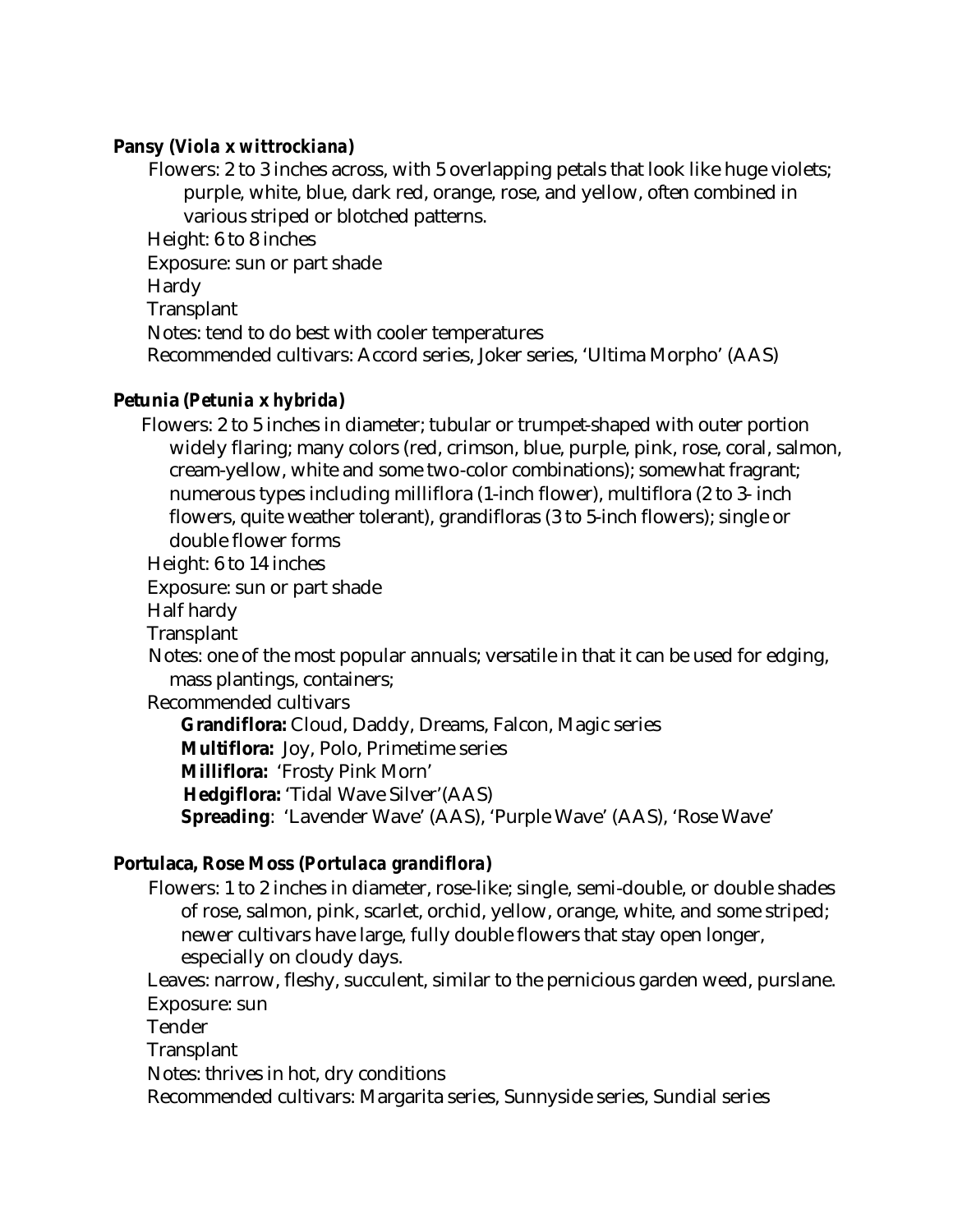#### **Blue Salvia, Mealycup Sage (***Salvia farinacea***)**

Flowers: borne on slender spikes; individual flowers small, lipped; colors range from white through deep blue-lavender. Height: 2 to 3 feet Exposure: sun to part shade Half hardy **Transplant** Notes: one of the most dependable annuals for Illinois Recommended cultivars: 'Cirrus', 'Rhea', 'Strata' (AAS), 'Victoria'

## **Scarlet Sage, Red Salvia, Salvia (***Salvia splendens***)**

Flowers: colorful spikes, usually vivid scarlet red but other cultivars available in purple, white, salmon; each flower 3/4 to almost 2 inches in length; entire spike up to 8 inches. Height: 10 to 36 inches Exposure: sun Tender Notes: pastel cultivars best in part shade Recommended cultivars: Salsa series, Sizzler series

## **Snapdragon (***Antirrhinum majus***)**

Flowers: tubular 'dragon-mouth' florets most common but open butterfly types available; each floret 1 to 2 inches long, densely ranked on upright spikes; bright shades of red, pink, yellow, orange, bronze, light lavender and white Exposure: sun or part shade

Hardy

Notes: shorter cultivars excellent for edging; taller cultivars excellent for cutting Recommended cultivars

Dwarf bedding:'Bells', 'Chimes', 'Floral Carpet'

Medium height: 'Liberty', 'Princess White With Purple Eye' (AAS), 'Sonnet' Tall:'Madame Butterfly' (AAS)

### **Tobacco, Flowering (***Nicotiana alata***)**

Flowers: 1 to 2 inches in diameter, 5-lobed and tubular; somewhat fragrant; colors range from white, pink, rose, green.

Height: 10 to 18 inches

Exposure: sun

Tender

Notes: dozens of flowers per plant for garden impact

Recommended cultivars: Avalon series, Domino series, Hummingbird series, Nicki series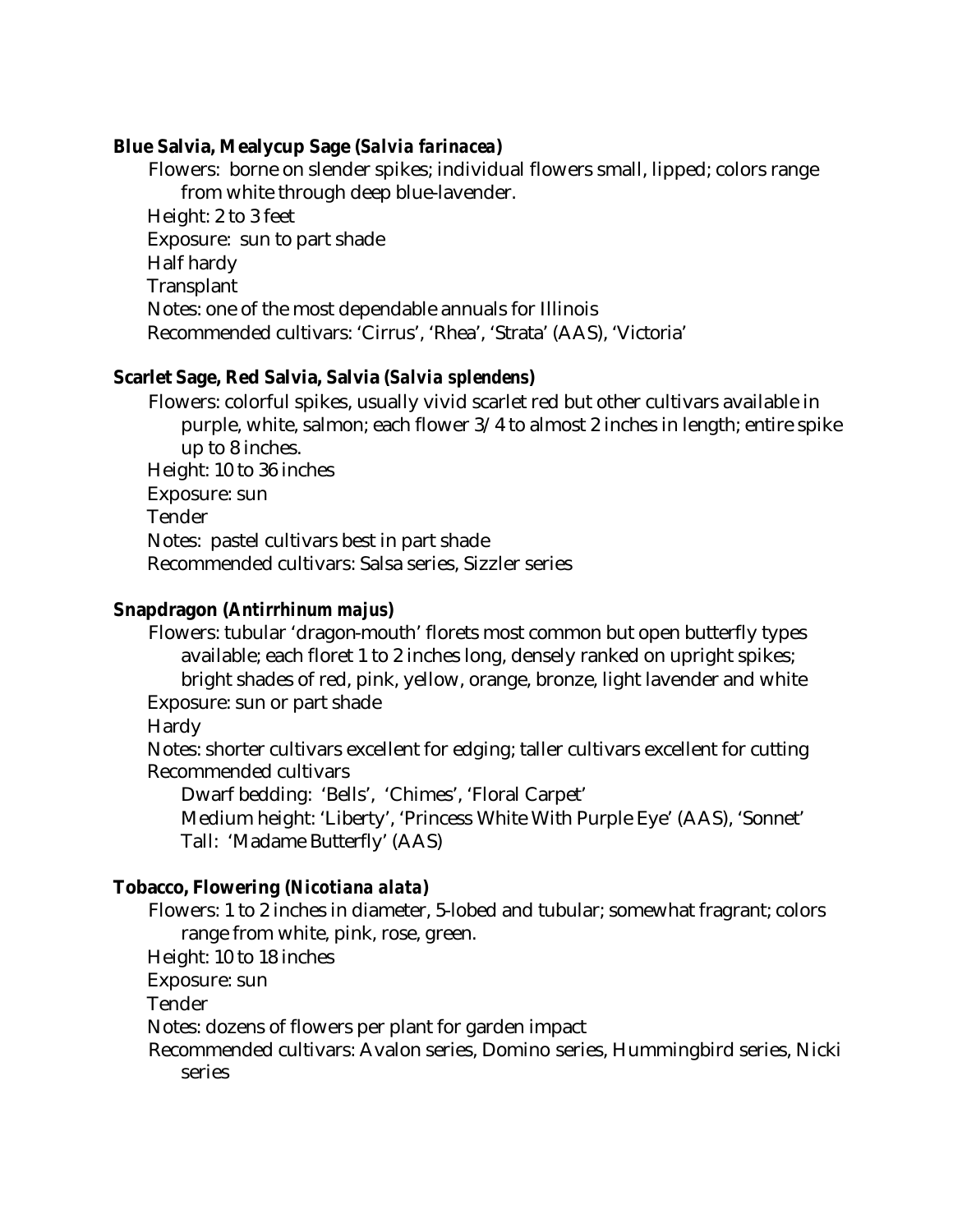## **Verbena (***Verbena* **hybrids)**

Flowers: borne in flat to convex clusters 2 to 4 inches across; each floret is heartshaped; usually fragrant; white, yellow, pink, red, blue, lavender Height: 6 to 15 inches Exposure: sun to part shade Tender Notes: cultivars vary from upright to trailing habit Recommended cultivars: Babylon series, 'Imagination', 'Peaches and Cream'

## **Vinca (***Catharanthus roseus***)**

Flowers: 1 to 2 inches in diameter, single with 5 petals; white, light pink, rose, purple Height: 6 to 24 inches Exposure: sun or part shade Tender **Transplant** Notes: excellent heat and drought tolerance Recommended cultivars: Cooler series, Heat Wave series, Tropicana series

## **Zinnia (***Zinnia elegans)*

Flowers: size ranges from 1 inch to 7 inches in diameter; wide range of colors from white, cream, yellow, orange, red, pink, rose, violet, white, and even green; also multicolored and striped cultivars; usually fully double; petals usually flat but sometimes curled, quilled, or twisted.

Height: 6 inches to 3 feet

Exposure: sun

**Tender** 

Easy to grow from seed; sometimes transplants available

Notes: very dependable for flowering; taller types excellent for cutting; can be very susceptible to powdery mildew – provide good spacing and air circulation, avoid excessive watering of foliage

Recommended cultivars: Ruffles, Peter Pan series (AAS), Dasher series, 'Envy'

# **Annuals for Shade**

## **Wax, Fibrous-rooted Begonia (***Begonia* **x** *semperflorens-cultorum***)**

Flowers: usually single, 3/4 to 2 inches in diameter; borne in axillary clusters; white to shades of pink and scarlet-red, salmon, and several bicolors Height: 8 to 15 inches Exposure: shade Tender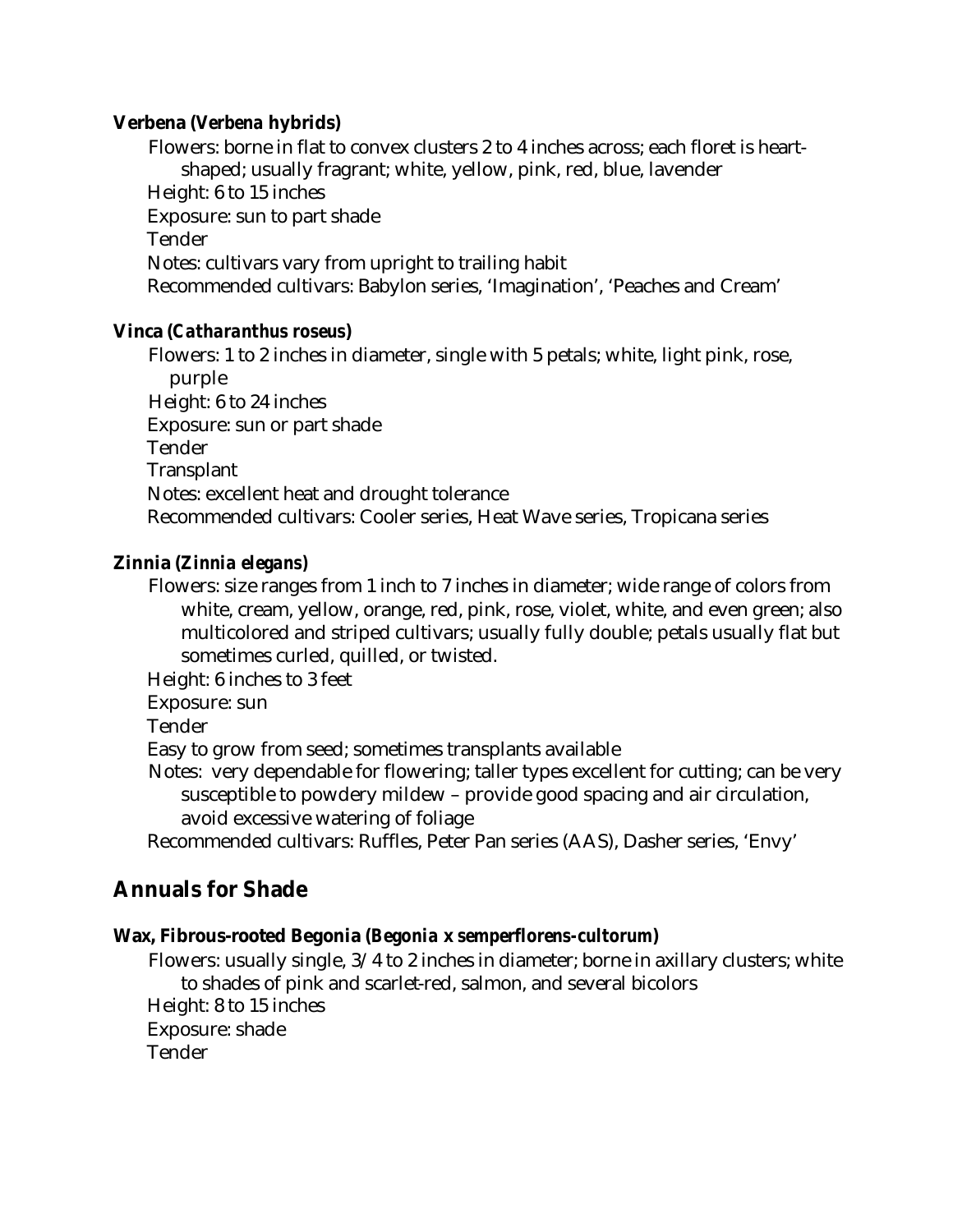**Transplant** 

**Notes** 

Recommended cultivars: Cocktail series, Party series, Ambassador series, Cameo series, Doublet

## **Impatiens (***Impatiens wallerana***)**

Flowers: 1 to 2 inches wide, single or double with spur on back; many colors including white, pink, rose, red, orange, and salmon; some with star pattern. Height: 6 to 18 inches Exposure: shade Tender **Transplant** Notes: one of best annuals for shade; provides color all summer; Recommended cultivars: Super Elfin series, Mosaic series, Stardust series, Firefly (miniature flowers on normal size plants), 'Victorian Rose'

## **Lobelia (***Lobelia erinus***)**

Flowers: 1/2 to 3/4 inches wide; shades of blue are the most popular but white and pinkish-violet are available; some have contrasting white 'eye'.

Habit; densely branched with thin, thread-like stems; available as trailing or upright cultivars.

Exposure: shade

Hardy

**Transplant** 

Notes: tends to be fragile in Illinois climate; trailing cultivars excellent for container Recommended cultivars: Palace series, Mrs. Clibran Improved, 'Periwinkle Blue', 'Tioga', 'Sapphire', Regatta series, Fountain series

## **Recommended Annuals for Specific Locations**

**Heavy shade**: impatiens, begonia, coleus, browallia, fuchsia, torenia.

**Light shade:** lobelia, nicotiana, salvia, pansy, ageratum, dahlia, dianthus, dusty miller, ornamental pepper, sweet alyssum, impatiens, begonia.

**Dry and drought conditions:** amaranthus, African daisy, vinca, gazania, kochia, sweet alyssum, portulaca, blue salvia, creeping zinnia, dusty miller, celosia, petunia, cleome, strawflower, zinnia, geranium.

**Moist areas:** torenia, pansy, ageratum, browallia, calendula, flowering cabbage and kale, impatiens, lobelia, nicotiana, ornamental pepper, salvia, stock, sweet alyssum.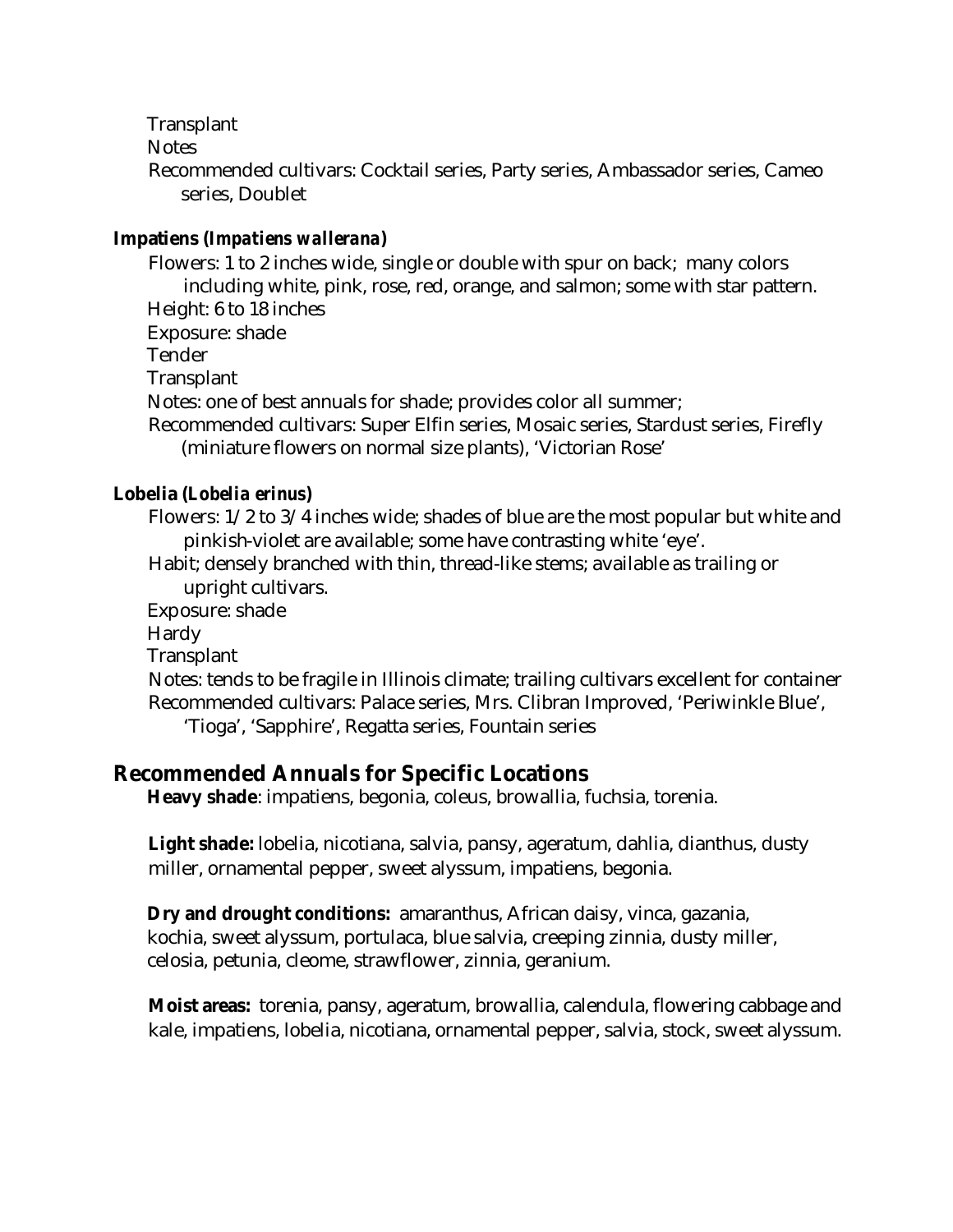**Hot spots:** amaranth, ornamental pepper, vinca, celosia, kochia, petunia, portulaca, salvia, creeping zinnia, dusty miller, triploid marigolds, verbena, zinnia, gazania, coleus, flowering tobacco, dahlberg daisy.

**Cool climates:** stock, primrose, pansy, browallia, calendula, lobelia, snapdragon.

## **Selecting Plant Varieties**

The number of flower varieties available to the home gardener is astounding. Plant breeding and selection continues to result in many new varieties of old-time favorites. Here are some things to consider when selecting varieties.

## *Hybrids*

Most of the newer flower varieties are  $F_1$  hybrids and are identified as such on seed packets and in catalogs.  $F_1$  hybrids are produced from specific crosses between two known parents. These new hybrids are usually more vigorous and uniform in color, size, and habit of growth than the standard or open-pollinated varieties. The number and quality of the flowers is also usually increased. Hybrid vigor is very evident in the F1 hybrids and this justifies the increased cost of the seed. Some gardeners try to save seed from their annuals. This practice is not recommended unless the seed is taken from plants that are non-hybrid. Saving seed from  $F_1$  hybrids often results in inferior plants that do not resemble the parents in size, color, habit, or vigor.

### *All-America Selections*

Each year, many new annuals are offered to the gardening public. Those that have been outstanding in trials throughout the United States, Canada, and Mexico are designated as All-America Selections (AAS). Generally, these varieties are unique in color, plant habit, or flower production and should be considered when making seed or plant selections. These varieties have the All-America Selections logo on seed packets and transplant labels.

## *Trial Gardens*

In addition to All-America Selections trial and display gardens, there are numerous other places to make observations about varieties that are unique and display good garden performance. Check out display gardens at local arboreta, botanic gardens, and garden centers and make up your own mind as to what looks good and what doesn't. In Illinois, one of the AAS trial gardens is the Hartley Selections Garden, which is located on the University of Illinois campus in Urbana.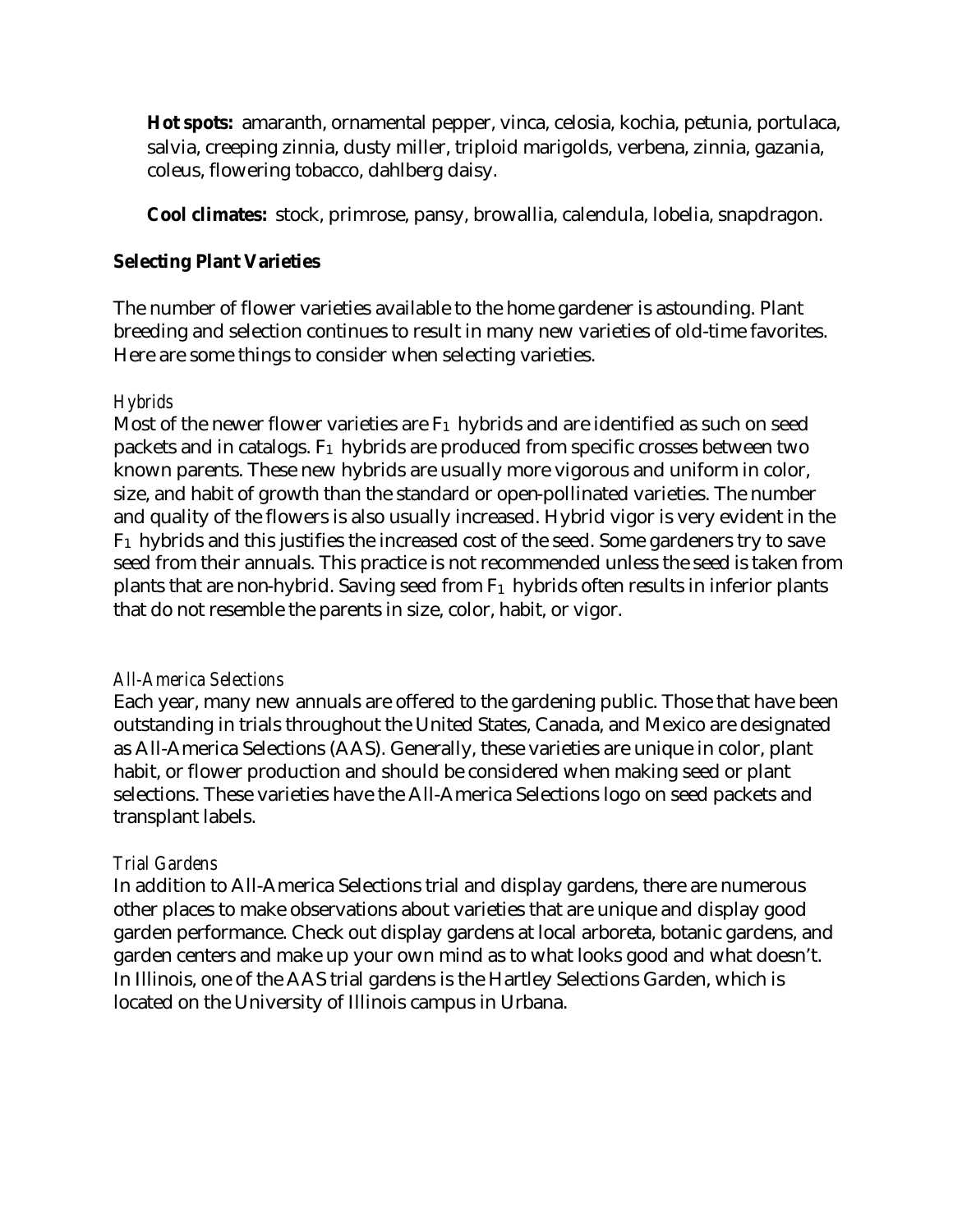## **Use Fresh Seed**

In order to get a good start toward raising vigorous plants, viable seed packaged for the current year is recommended. Although some seed remains viable for many years, seed saved from previous years will lose vigor especially with improper storage. Seed that is not properly stored tends to germinate slowly and erratically, resulting in poor seedling growth. If seed must be stored, keep it cool and dry. These conditions can be achieved by placing the seed packets into a jar along with some powdered milk (wrapped into tissue) to absorb excess moisture, sealed, and placed in the refrigerator.

## **Soil Preparation**

Not enough emphasis can be placed on properly preparing the soil prior to planting annuals. Most soils tend to be heavy clay that are poorly drained and aerated. One of the best ways to improve them is with the addition of organic matter. For a new bed, spread 4 to 6 inches of material (mushroom compost, sphagnum peat moss, manure, composted leaves) over the surface and till into the top 6 to 8 inches of soil. In addition, apply 1.5 to 2 pounds of a general-purpose fertilizer (i.e. 5-10-5 or 10-10-10) per 100 square feet prior to planting and work it into the soil. For more information about soils, refer to the first chapter of this section.

### **Planting**

### *Sowing Seed Outdoors*

Annuals can be direct-seeded outdoors. Germination can be a problem though, because the soil surface cakes and dries out preventing proper germination. To avoid this, sow the seed in a vermiculite-filled row. After the planting bed has been prepared, make a furrow about 1 inch deep and 1 inch wide. Fill the furrow with fine vermiculite and water lightly. Make another shallow furrow in the vermiculite and sow the seed. Cover the seed lightly with vermiculite, mist lightly, and cover the area with newspapers to prevent excess drying. Remove the paper as soon as the seedlings appear. Thin or transplant seedlings to stand at recommended spacing. In your first thinning, remove enough seedlings so that you have approximately twice as many plants left as you want to grow to full maturity. Make the second thinning when the plants are 3 to 4 inches tall. If delayed too long, the second thinning will disturb the root systems of the remaining plants. If you leave too many plants, your flower bed will produce plants that have poor quality foliage and flowers. Soil temperature is also important in direct sowing. For most annuals, temperatures of at least 60 degrees F. result in good germination.